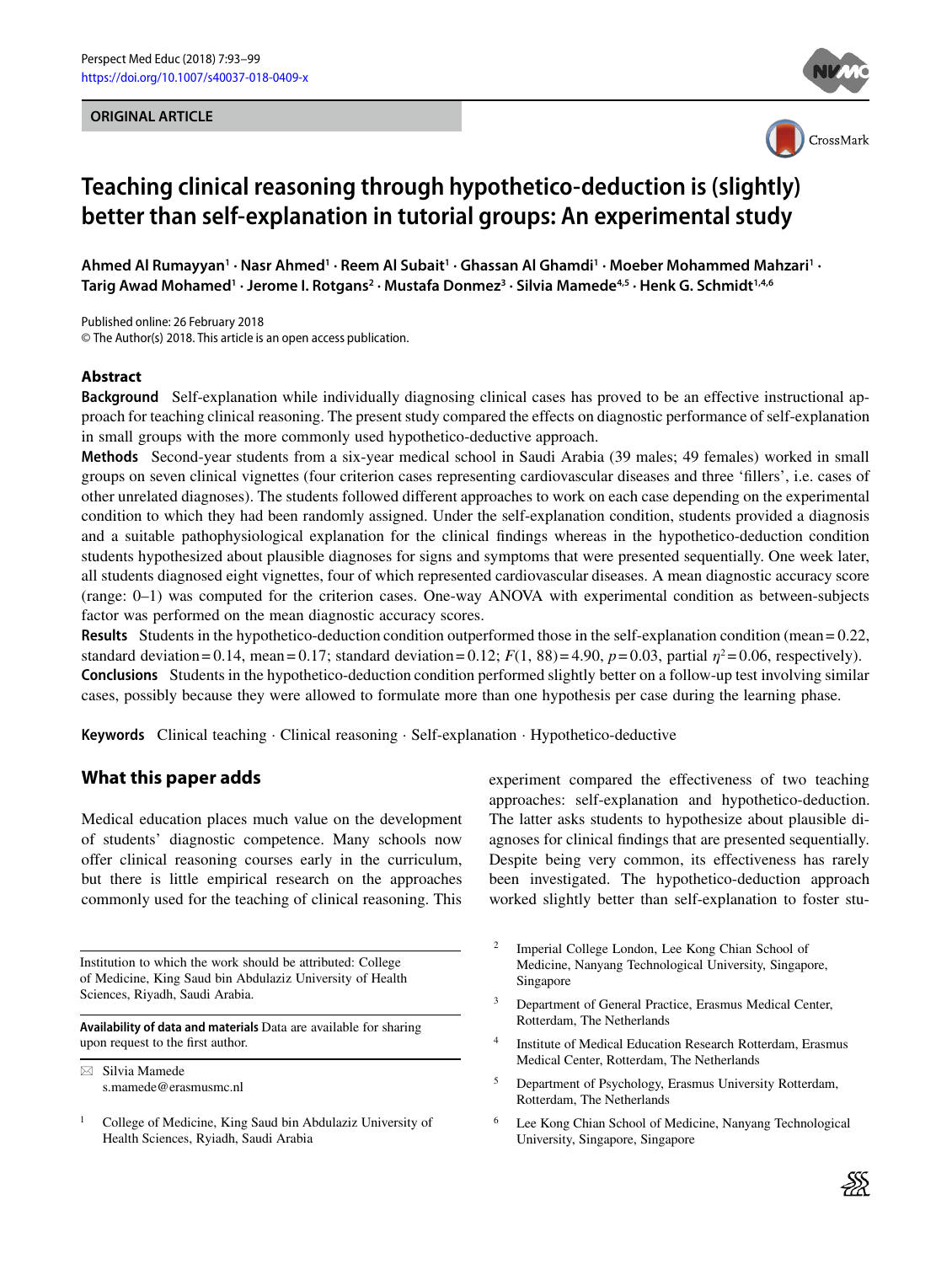dents' diagnostic performance. Possible explanations for the findings are discussed.

# **Introduction**

The acquisition of competence in the skill of diagnostic reasoning is perhaps the most important task a medical student is confronted with, a task that is fraught with difficulties. Not only does the student have to learn to distinguish between 700+ different diseases, these diseases tend to present in quite idiosyncratic ways in patients. In addition, contextual influences, such as time pressure [\[1\]](#page-5-0), patients' disruptive behaviours [\[2\]](#page-5-1) and a variety of cognitive biases such as availability bias [\[3\]](#page-5-2), seem to add to the difficulty of arriving at the right diagnosis. The teaching of clinical reasoning is therefore an inherently challenging endeavour.

Teaching clinical reasoning has been traditionally left to the clinical rotations, intuitively the best place to learn these skills. However, this maxim is not true to the same extent as it was for a long time, as research findings and anecdotal evidence suggest [\[4\]](#page-5-3). Supervision and feedback are often suboptimal in clinical rotations, and students tend to be exposed to a patient population that does not replicate the range of health problems that they will encounter in professional life [\[5\]](#page-5-4). In response to these developments, medical schools have begun to establish clinical reasoning courses earlier in the curriculum, during which students become acquainted with the art and science of diagnostic reasoning by practising with clinical problems. Early examples concern employing simulated patients for this task. More recent additions involve the use of high-fidelity virtual patients presented online. Both are however expensive to develop and execute and have uncertain advantages over paper vignettes [\[6,](#page-5-5) [7\]](#page-5-6). Written clinical cases have therefore been extensively used, with a variety of instructional approaches being employed to teach clinical reasoning. Schmidt and Mamede have recently reviewed paper-based approaches that are currently used (or proposed) [\[4\]](#page-5-3). They distinguish between approaches on the basis of several dimensions, one of which is of interest for the present study: a distinction between cases unfolding in a sequential fashion (the 'serialcue' approach) and 'whole-case' approaches. The basic difference between these two approaches is whether the case information is disclosed step-by-step or the entire case is available from the start. The former ('serial-cue') involves 'hypothetico-deduction', a way of reasoning resembling the diagnostic process of physicians [\[8\]](#page-5-7). Information about the patient only becomes sequentially available in the course of a student's engagement with a case. Usually the patient's chief complaint is presented and the students propose diagnostic hypotheses and deduce potential consequences, in terms of findings they would expect if the hypotheses were correct. Additional information is disclosed as the students progress through this process [\[9](#page-5-8)[–11\]](#page-5-9). On the other hand, the 'whole-case' approach presents the case in full before students become involved with it. Schmidt and Mamede's review [\[4\]](#page-5-3) seems to suggest that whole-case approaches are generally more effective than serial-cue approaches. However, their evidence was based on a limited number of studies [\[12\]](#page-5-10).

Among the whole-case approaches, a rather promising method in the teaching of clinical reasoning is *self-explanation* [\[13\]](#page-5-11). Chamberland and colleagues [\[14,](#page-6-0) [15\]](#page-6-1) presented cases to advanced students and asked them, in addition to diagnosing these cases, to explain the signs and symptoms in terms of their underlying pathophysiology. A control group was simply asked to diagnose the same cases. The aim was to investigate whether self-explanation would foster students' ability to distinguish between diseases that could explain a particular clinical presentation (for example, possible diagnoses for a patient presenting with chest pain and shortness of breath). The assumption underlying self-explanation was that by reactivating pathophysiological knowledge previously learned, the pathophysiological explanation would act as the underlying fabric more clearly tying together the signs and symptoms of these cases [\[16\]](#page-6-2). This would in turn lead to better diagnostic performance on similar cases presented at a later date. Chamberland found evidence showing just that, however only for cases that the students were not very familiar with.

The Chamberland studies presented cases to individual students to assess their impact. Such an approach, while theoretically important, is not amenable to introduction into an actual medical curriculum. In the Chamberland studies, for instance, each student had his or her own facilitator, who was tasked with encouraging the student to think aloud while dealing with the case. In actual programs, however, students would probably be practising in the presence of peers or in small groups. What would happen if *groups* of students were to work on cases? There is much evidence that having groups of students collaborate adds to the individual members' learning and performance [\[17\]](#page-6-3). Such superior performance emerges because groups encourage individual students to elaborate on their prior knowledge (which facilitates further learning) and in addition to learn from each other.

The purpose of the present study, then, was to assess the effects of a self-explanation approach in small groups, relative to a hypothetico-deductive approach, on students' performance in the diagnosis of the same clinical cases. Based on the previous studies by Chamberland and a study by Nendaz [\[12\]](#page-5-10), our hypothesis was that the self-explanation group would do better than the hypothetico-deduction group on a test with similar cases. To test this hypothesis, groups of six students either processed seven cases through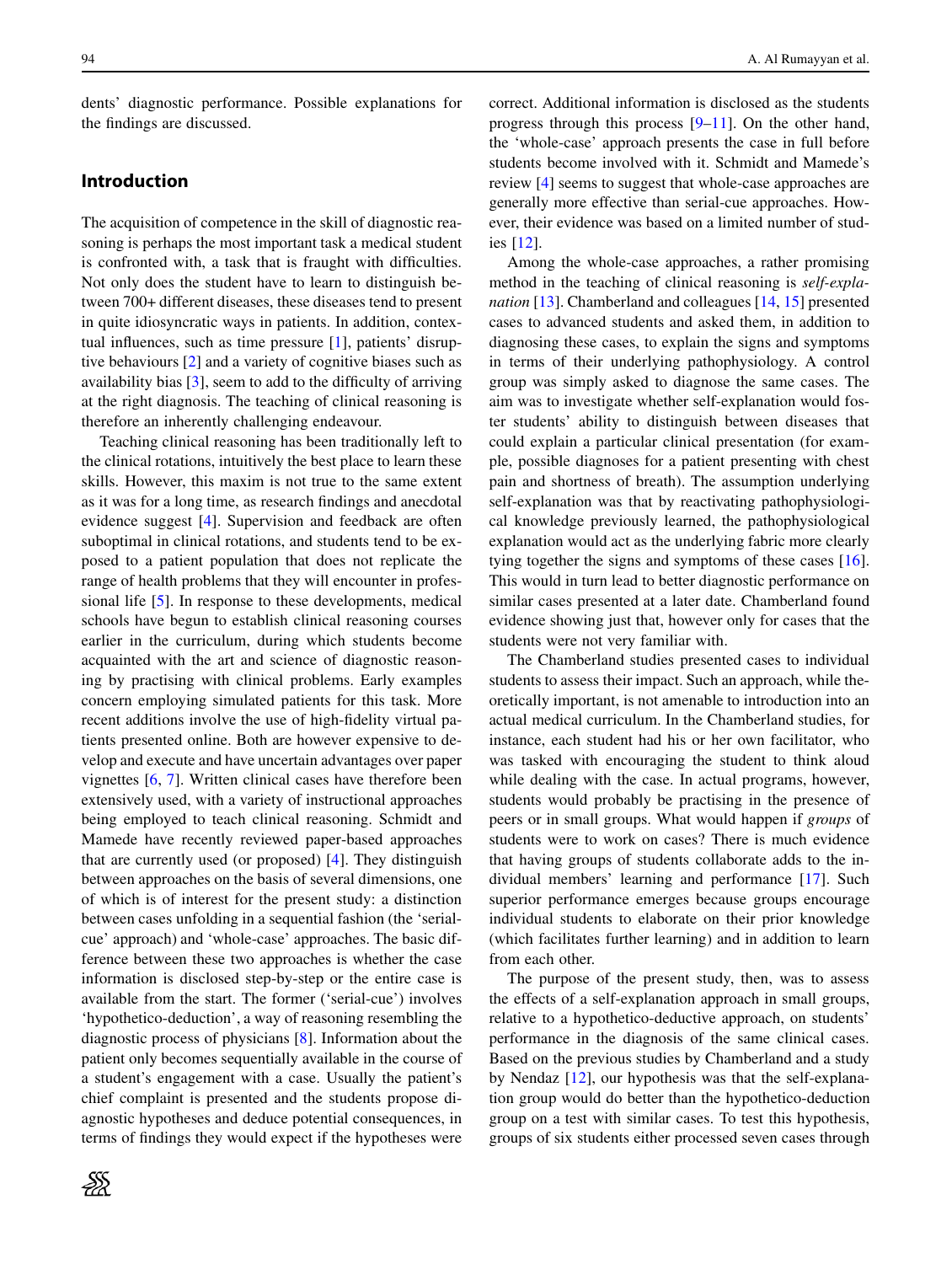| Learning phase                                          | Test phase                                                         |  |
|---------------------------------------------------------|--------------------------------------------------------------------|--|
|                                                         | Case $2.0$ —Stomach cancer (Filler)                                |  |
| Case 1.1—Acute myocardial infarction with heart failure | Case 2.1—Chronic CAD, with decompensated heart failure by anaemia  |  |
| Case 1.2—Community-acquired pneumonia (Filler)          | Case 2.2—Acute pyelonephritis (Filler)                             |  |
| Case 1.3—Aortic stenosis with heart failure             | Case 2.3—Chronic mitral insufficiency with secondary heart failure |  |
| Case 1.4—Nephrotic syndrome (Filler)                    | Case 2.4—Meningoencephalitis (Filler)                              |  |
| Case 1.5—Hypertensive cardiomyopathy                    | Case 2.5—Hypertensive cardiomyopathy                               |  |
| Case 1.6—Acute viral hepatitis (Filler)                 | Case 2.6—Acute appendicitis                                        |  |
| Case 1.7—Alcoholic cardiomyopathy                       | Case 2.7—Viral myocarditis                                         |  |
|                                                         | Case 2.8—Rheumatoid arthritis (Filler)                             |  |

<span id="page-2-0"></span>**Table 1** Diagnoses of the cases used in the different phases of the study

self-explanation or via hypothetico-deduction. One week later, they were presented with eight new cases (four of which were directly relevant to the cases processed during the previous learning phase) which they had to diagnose. The mean number of accurate diagnoses was taken as a measure of the quality of learning taking place in the learning phase.

# **Method**

#### **Design**

The study consisted of two phases: a learning phase and a delayed diagnostic performance test administered 1 week later. In the learning phase, participants in small groups of approximately six discussed and diagnosed seven clinical cases under two different experimental conditions. Students were randomly assigned to the conditions of the experiment. Students in the *hypothetico-deduction* condition were presented with case information in a sequential fashion, had to provide tentative hypotheses, test these hypotheses as more information became available, and discuss their findings in small groups. The students in the *self-explanation* condition were presented with the whole case and were asked to explain the signs and symptoms in terms of their underlying pathophysiology in small groups, and provide a diagnosis as well.

The test required candidates to diagnose a set of eight new clinical cases, of which four criterion cases represented new exemplars of the clinical presentations encountered in the learning phase and four represented "fillers" (cases of different diseases used to decrease the chance that participants would easily recognize the new set of cases as representing the diseases seen in the learning phase).

#### **Participants**

All 188 second-year medical students at King Saud bin Abdulaziz University Medical College, in Riyadh, Saudi Arabia, a six-year medical school, were invited to participate in this study. We recruited Year 2 students because, at this point in their training, they have been exposed to theoretical knowledge about diseases but not yet seen any patients. Written consent was obtained from all students involved. They were promised that data would be analyzed anonymously.

Ethical approval for the study was given by King Abdullah International Medical Research Center (KAIMRC) Riyadh, Kingdom of Saudi Arabia. The study was carried out in accordance with the Declaration of Helsinki.

# **Materials**

Two sets of different clinical cases were used in the study, one for each phase (See Tab. [1](#page-2-0) for the diagnoses involved). Each case consisted of a half-page description of a patient's medical history, present complaints, findings of a physical examination and results of laboratory tests. See Tab. [2](#page-3-0) for an example of such a case. The cases were based on real patients and had been used in previous studies [\[15\]](#page-6-1). Part of the cases consisted of cardiovascular diseases, another part of unrelated diseases (filler cases). The former were the criterion cases to be considered for the primary analysis (because the instructional approaches aim at increasing students' ability to distinguish between diseases that are part of the differential diagnosis of a particular clinical presentation). The latter were included to reinforce the idea that both learning and test phase were clinical reasoning exercises and are therefore not relevant for the primary analysis.

#### **Procedure**

*Learning phase.* The learning phase required the students to diagnose seven clinical cases. The cases were presented through PowerPoint slides in one of two randomized orders. Participants were randomly assigned to either the self-explanation condition or the hypothetico-deduction condition by using the list of students enrolled in the second year of the program. Subsequently, they were subdivided in groups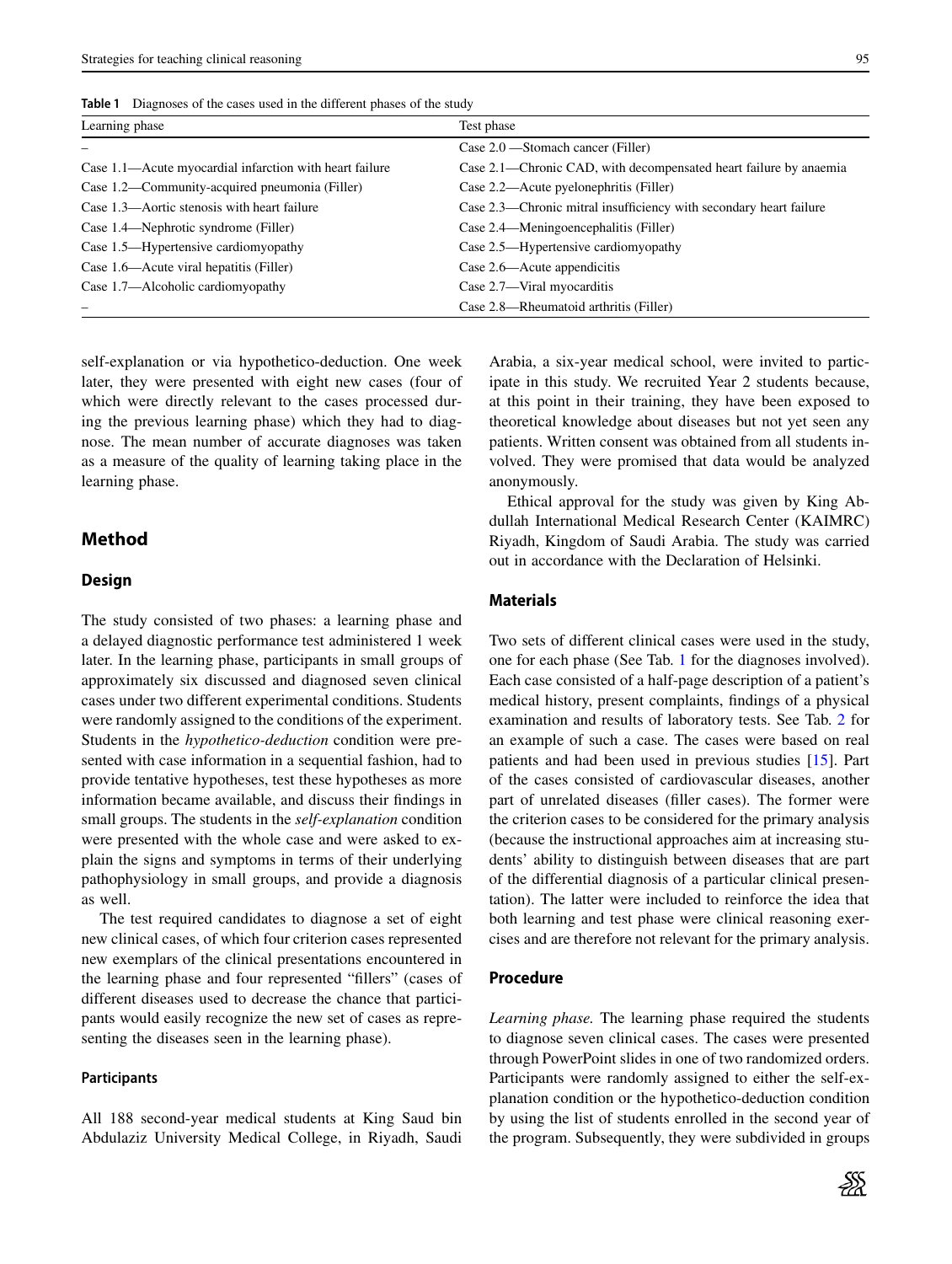<span id="page-3-0"></span>**Table 2** A case of acute myocardial infarction with heart failure

A 59-year-old businessman presents in the emergency department with severe dyspnoea. For the last 2 months, the patient has noted increasing shortness of breath: at first on climbing the stairs, and since last week at the least effort. The last two nights were particularly difficult, the patient experiencing shortness of breath even when lying down which forced him to sleep sitting up in a chair. He did not notice any cough or sputum. He used a salbutamol inhaler, which he uses as needed for asthma, without result. In the last 24 h he has also noted 4–5 episodes of tightness of the chest, of moderate intensity, lasting 5 to 10min. No palpitations or syncope. He had a cold last week, which resolved spontaneously. Medical history: Hypertension for some 20 years, apparently well controlled with diltiazem 240mg daily. Seasonal asthma, for which he periodically takes steroids, using a dosing inhaler, and salbutamol. The patient smokes ½ pack of cigarettes/day; he reports a healthy diet

| Physical examination: | BP 100/60, steady pulse 105/min; the patient is clammy; RR 28/min, dyspnoea at rest with saturation<br>of 88% on arrival—ambient air—and 92% using nasal cannula at 21/min; oral temperature 36.5. Jugu-<br>lar veins not distended. Heart sounds are normal, with presence of a B3. Presence of a systolic murmur<br>noted, 2/6 at the apex radiating towards the armpit. On pulmonary examination, crackles noted bilaterally<br>in the lower thirds and wheezes noted on expiration. The abdomen is normal. The lower limbs are normal |
|-----------------------|-------------------------------------------------------------------------------------------------------------------------------------------------------------------------------------------------------------------------------------------------------------------------------------------------------------------------------------------------------------------------------------------------------------------------------------------------------------------------------------------------------------------------------------------|
| Laboratory results:   | Blood count, electrolytes, creatinine and glycaemia are normal. The ECG shows q waves (inferior) and<br>inversion of the T wave from V2 to V6 with displacement of 2 mm in V3, V4, V5. Elevated troponins,<br>0.12. Chest X-ray showed perihilar haze, septal lines and a slight right pleural effusion                                                                                                                                                                                                                                   |

of six, each with a facilitator who was a member of the academic staff. Prior to the study, the facilitators attended a 2-hour training session aimed at familiarising them with the study and ensuring uniformity of the procedure. The facilitator's task was to take care that the procedure as described below was followed meticulously. He or she did not provide feedback or otherwise interfere with the learning. Each student was also presented with a response booklet with blank pages in which he or she was asked to make notes.

In the self-explanation condition, once the case was presented, the students were given the following instructions: 1) Please read the case quickly. 2) Write down here one or more diagnoses that come to mind. 3) Write down in bullet points which pathophysiological process may have caused the signs and symptoms in this case. 4) Now discuss your ideas about the pathophysiology of the case with your colleagues. 5) What is your final diagnosis? The first three steps were taken individually. In step 4, students had to explain to each other how the signs and symptoms in the case were produced by the underlying pathophysiology. In step 5, they were to agree on a most likely diagnosis. After having reached an agreement, the next case was presented on screen. Students did not receive feedback. The steps taken individually required written responses, whereas the other steps demanded only verbal reporting.

In the hypothetico-deduction condition, each case was presented in sequential fashion: history, physical examination, and laboratory test results would appear only after students followed the relevant parts of the instructions: History: 1) Write down here one or more diagnoses that come to mind while reading the history. 2) What further information would you need to test these diagnostic hypotheses? 3) Now discuss your ideas with you colleagues. Physical examination: 4) Write down here one or more diagnoses that come to mind while reading the physical examination information. 5) What further information would you need to test these diagnostic hypotheses? 6) Now discuss your



ideas with you colleagues. Laboratory tests: 7) Write down here one or more diagnoses that come to mind while reading the laboratory data. 8) What is your final diagnosis? 9) Now discuss this conclusion with your colleagues. Steps 3, 6, and 9 required students to discuss ideas with their colleagues; the other steps were taken individually. As in the self-explanation condition, the steps taken individually required written responses, whereas the other steps demanded only verbal reporting. After completing a case, the next case was presented sequentially. Students were allowed to take as much time as they needed, but facilitators were instructed to spend no more than an hour on the seven cases. Time was maximized for each case in each condition. No significant differences in time emerged.

*Test phase.* One week after the training phase, the students received, under examination conditions, a booklet with eight cases, four of which described a cardiovascular condition (criterion cases) and five were filler cases. Students were requested to read each case and write down the most likely diagnosis. At the end of the test phase, students were debriefed with regard to the purpose of the experiment.

#### **Data analysis**

The diagnoses provided by the participants for the criterion cases in the test phase were evaluated as correct, partially correct or incorrect, receiving scores of 1, 0.5, or 0 respectively. The diagnosis was considered correct whenever the core correct diagnosis of the case was provided (e.g. 'myocarditis' in a case of viral myocarditis). When the core diagnosis was not given, but one component of the diagnosis was mentioned, the diagnosis was considered partially correct (e.g. 'mitral insufficiency' in a case of chronic mitral insufficiency with secondary heart failure). When the participant's response did not fall into one of these categories, the diagnosis was considered incorrect. Three experts in internal medicine (G.A.C., M.M.M., and M.D.) in-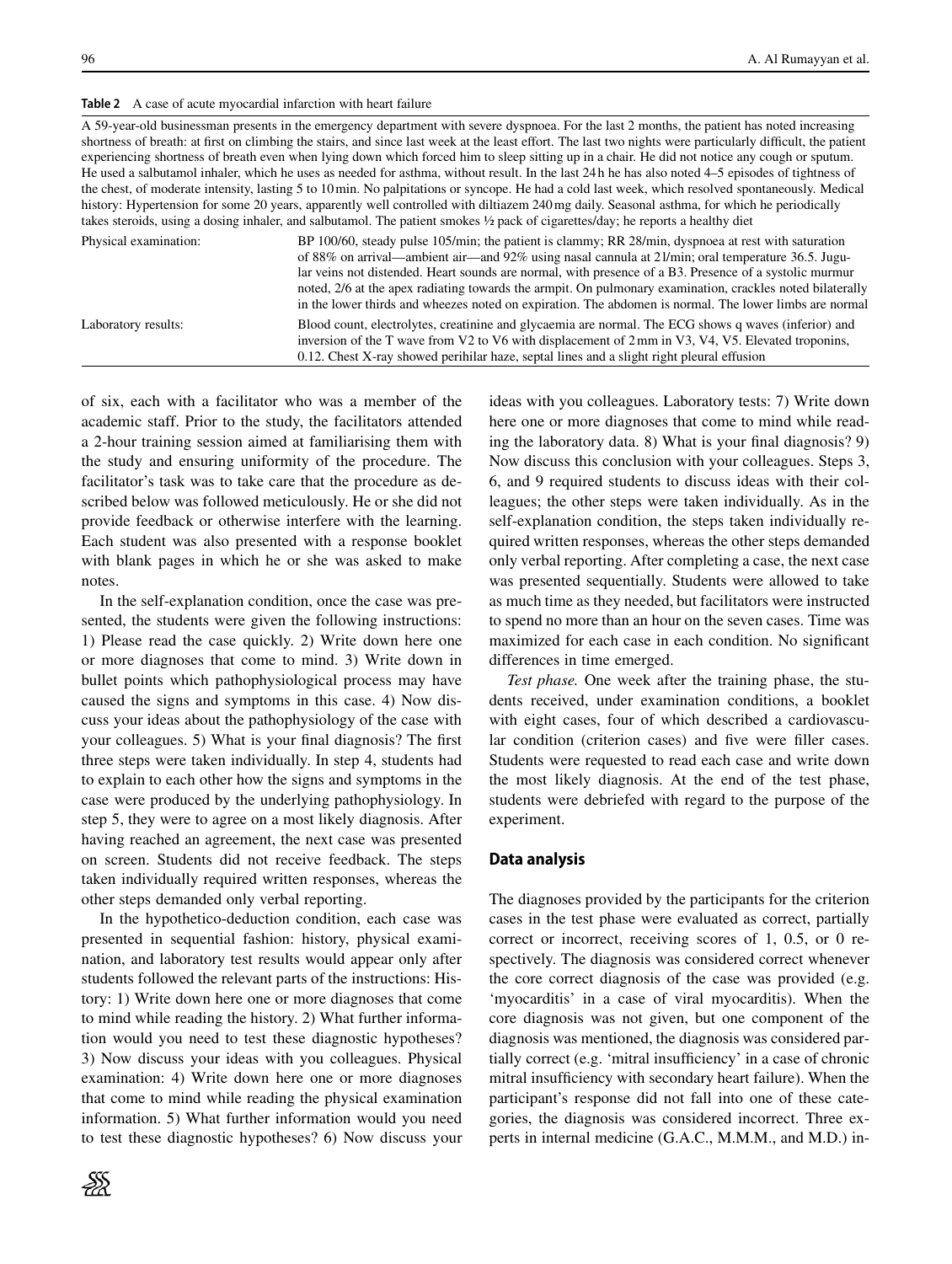**Table 3** Means and standard deviations of diagnostic accuracy scores under the conditions of the experiment (self-explanation versus hypothetico-deduction) for male and female participants Experimental condition **Mean** Mean Standard deviation *N* 

<span id="page-4-0"></span>

| Experimental condition | Mean | Standard deviation |    |  |
|------------------------|------|--------------------|----|--|
| Hypothetico-deduction  | 0.22 | 0.14               | 45 |  |
| Self-explanation       | 0.17 | 0.12               | 43 |  |
| Total                  | 0.20 | 0.13               | 88 |  |

dependently evaluated participants' responses for each case. Responses had been previously transcribed from the booklets to excel sheets so that evaluators were not aware of the experimental condition under which the diagnoses had been provided. Their evaluations corresponded for 89% of the diagnoses; discrepancies were resolved by discussion.

For each participant, the scores obtained on the four cases of cardiovascular diseases were averaged. An ANOVA (significance level: 0.05) with experimental condition (selfexplanation versus hypothetico-deduction condition) as between-subjects factor was conducted. This analysis tested the hypothesis that self-explanation while solving clinical cases would foster learning and would lead to better diagnostic performance on the test.

# **Results**

Fifty-nine (out of 188) students declined and 41 students either failed to complete all the phases or provided insufficient data to be included. Eventually, 49 female and 39 male students (mean age 22.1 years, standard deviation 1.98) participated in the study.

Tab. [3](#page-4-0) contains the descriptive statistics of the experiment.

A univariate analysis of variance was conducted with experimental condition as independent variable and diagnostic accuracy as the dependent variable. Students in the hypothetico-deduction condition performed better than those in the self-explanation condition,  $F(1, 86) = 4.20$ ,  $p = 0.04$ . The effect size was small (Cohen's *d*= 0.38) [\[18\]](#page-6-4).

No differences in performance were observed on the filler cases,  $F(1, 86) = 0.91$ ,  $p = 0.76$ , Cohen's  $d = 0.05$ , suggesting that the groups were indeed similar and randomization was successful.

## **Discussion**

The purpose of the present experiment was to study the effectiveness of self-explanation of clinical cases in small tutorial groups relative to a hypothetico-deductive approach. Our hypothesis was that the self-explanation approach would yield higher gains because it enables students to activate previously acquired pathophysiological knowledge that would create coherence among the signs and symptoms to be explained and therefore facilitate subsequent diagnosis of similar cases  $[15, 19]$  $[15, 19]$  $[15, 19]$ . To study this hypothesis, we required students to work in small groups on seven cases to either provide a suitable pathophysiological explanation for each of them, in addition to providing a diagnosis, or to hypothesize about signs and symptoms presented sequentially. One week later, all students received the same eight cases and were required to provide a diagnosis.

Contrary to expectation, the students who were asked to engage in hypothetico-deduction, a task very similar to the task of the physician, performed significantly better than the self-explanation group. The effect was small, but it should be realized that it emerged even though the two approaches were employed in a single session and a small number of cases. In real educational programs, the approaches would be repeatedly employed throughout a series of sessions and cases, with a potentially higher effect. This is somewhat surprising because self-explanation, and other interventions that aim at elaboration or strengthening a person's knowledge base, are usually successful in doing so. Since arriving at a correct diagnosis is a knowledge-based activity, selfexplanation should be expected to be helpful. This finding also seems to contradict previous findings by Chamberland and colleagues [\[15\]](#page-6-1). They found self-explanation to be the superior approach when measuring performance on a set of new cases at a later point in time. However, their learning phase entailed the interaction between a single student, rather than a group of students, and a facilitator. In addition, their control condition was not asked to process the cases sequentially, but to provide a best diagnosis based on the engagement with a whole case.

A number of possible explanations for these divergent findings present themselves.

First, some facilitators reported that students in the selfexplanation groups had difficulty coming up with explanations incorporating mechanisms or principles underlying the signs and symptoms in the cases. It seemed that they had already forgotten much of the basic science they learned previously or had difficulty applying pathophysiology to actual clinical cases. This may be a reason that the self-explanation condition did not reach its full potential: it simply insufficiently activated relevant knowledge to strengthen the students' knowledge base.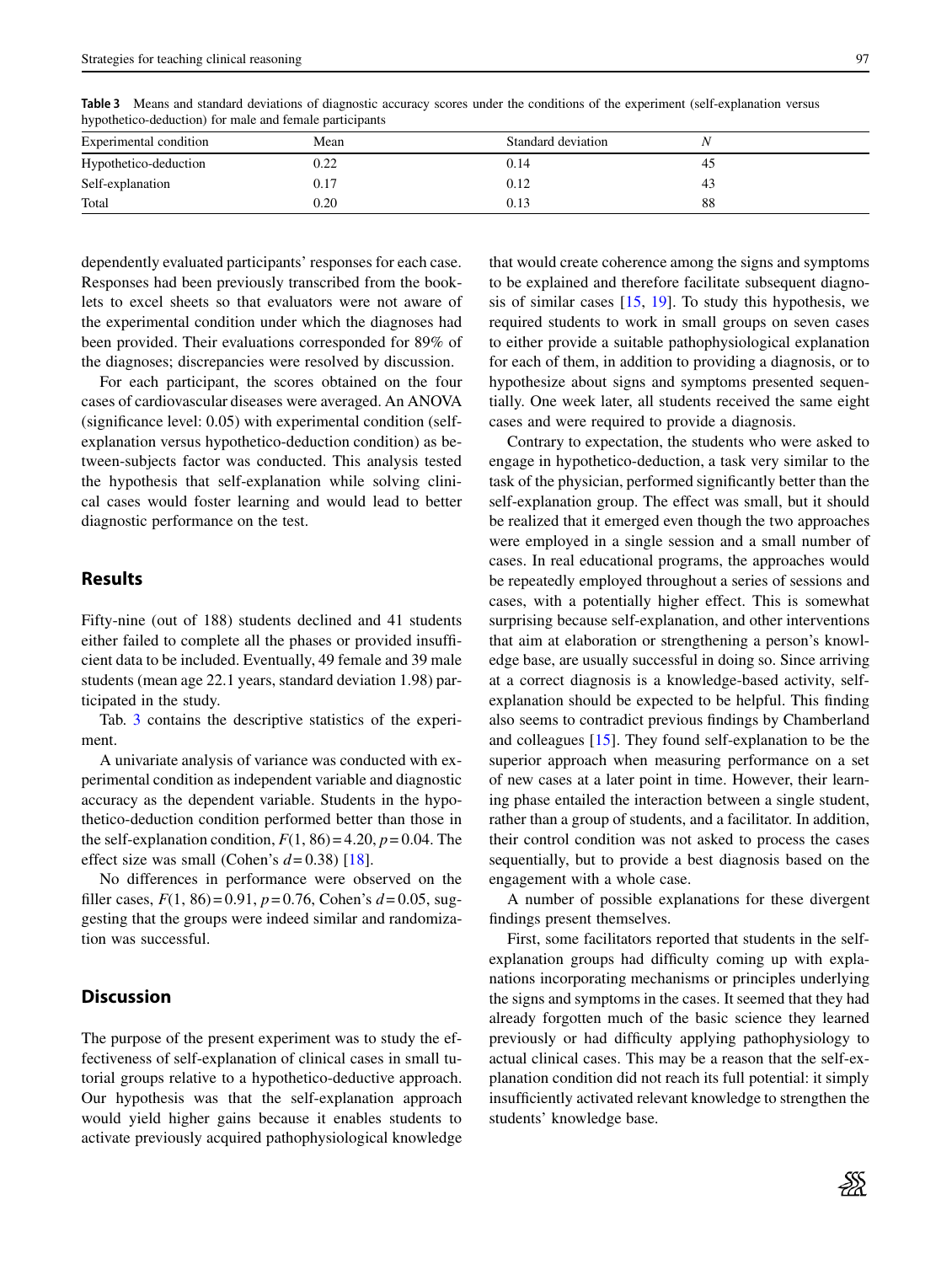Second, the hypothetico-deductive condition encouraged students to explicitly consider more than one hypothesis, while the self-explanation condition did not. Since the cases in the learning phase and the test phase were not identical, the chances are that those who were hypothesizing about possible diagnoses also considered one of more diagnoses that returned in the test phase, giving them a slight edge over the self-explanation group. On the other hand, in the studies by Chamberland and colleagues [\[15\]](#page-6-1) and those of Mamede and colleagues [\[20,](#page-6-6) [21\]](#page-6-7), the knowledge elicitation procedures excelled in particular with transfer cases, that is: cases that were in the same domain (for instance: cardiovascular disease) but had different diagnoses. To be fair, it has to be noted, however, that their studies did not include a comparison with a hypothetico-deduction condition.

A third factor possibly favouring the hypothetico-deduction condition is that our experimental setup forced us to provide both groups with the same patient information, even if students in the hypothetico-deduction condition *did not ask for that information*. In real life, as in most educational settings, hypothetico-deduction is driven by the informational needs as seen by the doctor or student engaged in diagnosing a case. The problem-solver receives only the information he or she has asked for. Nendaz has demonstrated that, when doctors and students diagnose clinical vignettes using the hypothetico-deductive approach, they perform less well than groups who receive the whole case [\[12\]](#page-5-10). Our hypothetico-deduction condition may have profited from receiving all the information, even the information it did not ask for.

A fourth issue limiting our study is the surprisingly low performance of all our groups. With mean scores around 0.20 on a scale between 0 and 1, our participants' achievements were well under the achievements of students in similar studies [\[20,](#page-6-6) [21\]](#page-6-7). Again, this may indicate that our participants simply did not yet have sufficient knowledge to deal with the cases, and therefore those who produced, perhaps haphazardly, more different hypotheses during the learning phase, had a slight edge over those who did not. More research is clearly necessary here.

It should be highlighted that many of these limitations can be seen as a side effect of our attempt at increasing ecological validity. We opted for comparing the two approaches under conditions that would closely simulate those encountered in an actual medical program: students worked in small groups with different facilitators. In doing so, we may have gained in validity, but strict control over the discussion in the groups was not possible. This comes as the unavoidable trade-off between ecological validity and experimental control.

In conclusion, the much-used hypothetico-deductive method for teaching clinical reasoning did relatively well

ℬ

in our study. Tentative explanations have been raised but further research is required to explore which approach works better and under which conditions. New methods, such as self-explanation, need further scrutiny.

**Acknowledgements** The authors wish to thank the following tutors of King Saud bin Abdulaziz University of Health Sciences for their contributions to the study: Saima Aamir, Hatouf Sukkarieh, Nosheen Mahmood, Amal Abdulrahim, Anum Yaqoob, Saima Ejaz, Suha Althubaiti, Mohammed Bargo, Mohammed Abdelrahim, Hisham Elaagip, Mohammed Eltoum, Amir Shouk, and Saleh Sayed.

**Conflict of interest** A. Al Rumayyan, N. Ahmed, R. Al Subait, G. Al Ghamdi, M. Mohammed Mahzari, T. Awad Mohamed, J.I. Rotgans, M. Donmez, S. Mamede and H.G. Schmidt declare that they have no competing interests.

**Open Access** This article is distributed under the terms of the Creative Commons Attribution 4.0 International License [\(http://](http://creativecommons.org/licenses/by/4.0/) [creativecommons.org/licenses/by/4.0/\)](http://creativecommons.org/licenses/by/4.0/), which permits unrestricted use, distribution, and reproduction in any medium, provided you give appropriate credit to the original author(s) and the source, provide a link to the Creative Commons license, and indicate if changes were made.

## **References**

- <span id="page-5-0"></span>1. ALQahtani DA, Rotgans JI, al Mamede Set. Does Time Pressure Have a Negative Effect on Diagnostic Accuracy? Acad Med. 2016;91:710–6.
- <span id="page-5-1"></span>2. Schmidt HG, Mamede S, Schuit SCE, et al. Do patients' disruptive behaviours influence a doctor's diagnostic accuracy? A randomized experiment. Bmj Qual Saf. 2017;26:19–23.
- <span id="page-5-3"></span><span id="page-5-2"></span>3. Croskerry P. From Mindless to Mindful Practice — Cognitive Bias and Clinical Decision Making. N Engl J Med. 2013;368:2445–8.
- 4. Schmidt HG, Mamede S. How to improve the teaching of clinical reasoning: a narrative review and a proposal. Med Educ. 2015;49:961–73.
- <span id="page-5-5"></span><span id="page-5-4"></span>5. White KL, Williams TF, Greenberg BG. The ecology of medical care. N Engl J Med. 1961;265:885–92.
- 6. Peabody JW, Luck J, Glassman P, Dresselhaus TR, Lee M. Comparison of vignettes, standardized patients, and chart abstraction: a prospective validation study of 3. Methods Meas Qual Jama. 2000;283:1715–22.
- <span id="page-5-6"></span>7. Peabody JW, Luck J, Glassman P, et al. Measuring the quality of physician practice by using clinical vignettes: a prospective validation study. Ann Intern Med. 2004;141:771–80.
- <span id="page-5-7"></span>8. Elstein AS, Shulman LS, Sprafka SA. Medical problem solving: An analysis of clinical reasoning. Cambridge, MA: Harvard University Press; 1978.
- <span id="page-5-8"></span>9. Dequeker J, Jaspaert R. Teaching problem-solving and clinical reasoning: 20 years experience with video-supported small-group learning. Med Educ. 1998;32:384–9.
- <span id="page-5-9"></span>10. Fuks A, Boudreau JD, Cassell EJ. Teaching clinical thinking to first-year medical students. Med Teach. 2009;31:105–11.
- <span id="page-5-10"></span>11. Kassirer JP. Teaching Clinical Reasoning: Case-Based and Coached. Acad Med. 2010;85:1118–24.
- 12. Nendaz MR, Raetzo MA, Junod AF, Vu NV. Teaching Diagnostic Skills: Clinical Vignettes or Chief Complaints? Adv Health Sci Educ Theory Pract. 2000;5:3–10.
- <span id="page-5-11"></span>13. Chi MTH, Deleeuw N, Chiu MH, Lavancher C. Eliciting self-explanations improves understanding. Cogn Sci. 1994;18:439–77.